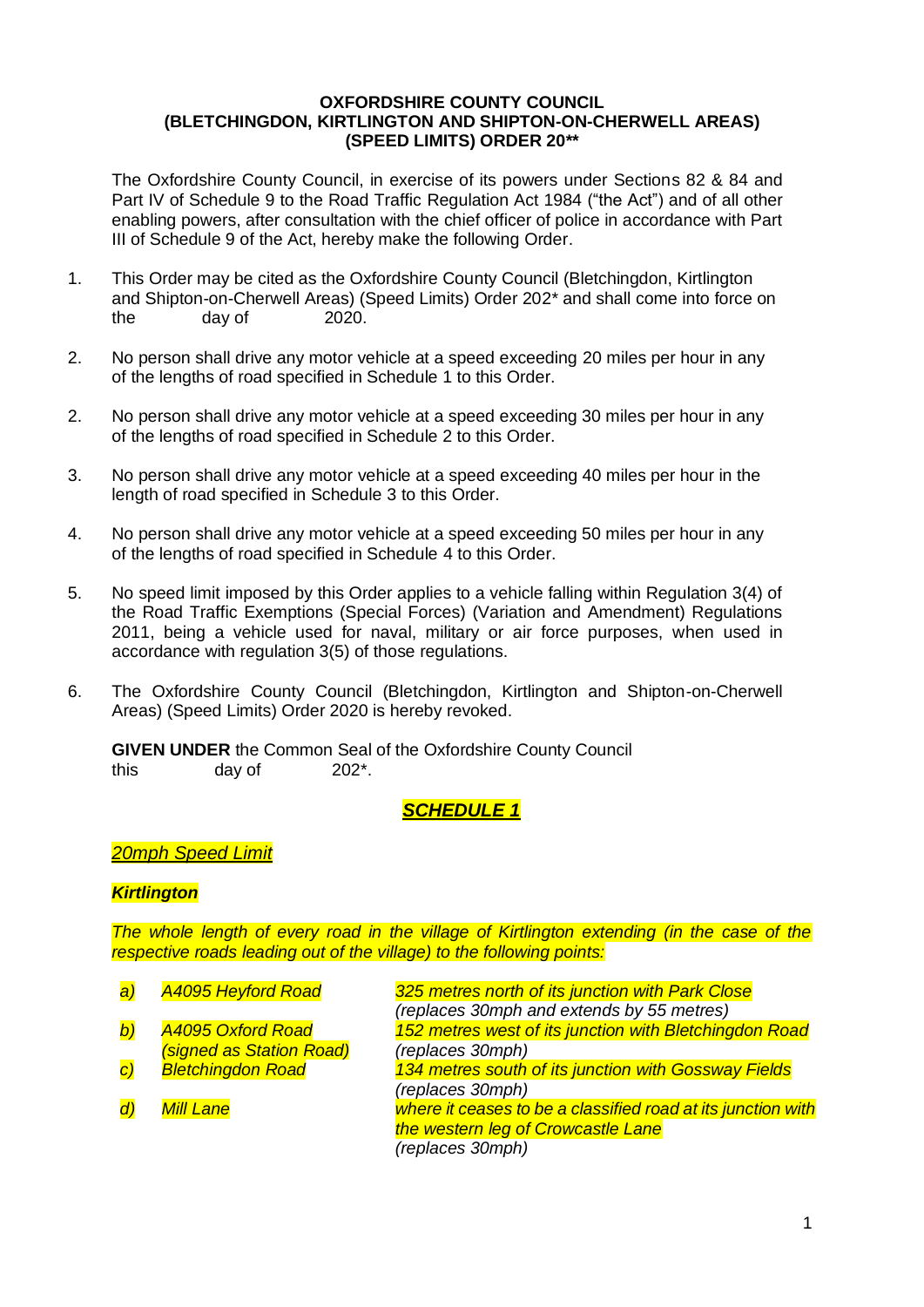### **SCHEDULE 42**

#### 30mph Speed Limit:

### **Bletchindon**

The whole length of every road in the village of Bletchingdon (excluding those roads specified in Schedule 1 to this order) extending in the case of the respective roads leading out of the village to the following points:

| a)           | B4027 Islip Road   | 320 metres southeast of its junction with<br>Oxford Road.          |
|--------------|--------------------|--------------------------------------------------------------------|
| b)           | B4027 Station Road | 132 metres west of its junction with Valentia Close.               |
| $\mathsf{c}$ | Causeway/New Road  | 379 metres northeast of its junction with the<br>B4027 Islip Road. |
| d)           | Oxford Road        | 156 metres southwest of Lenthal.                                   |
| e)           | Springwell Road    | 215 metres north of its junction with Station Road.                |

### **Kirtlington**

*The whole length of every road in the village of Kirtlington extending (in the case of the respective roads leading out of the village) to the following points:*

| a, | <b>A4095 Heyford Road</b>                                   | 270 metres north of its junction with Park Close.                                                                 |
|----|-------------------------------------------------------------|-------------------------------------------------------------------------------------------------------------------|
| b) | <b>A4095 Oxford Road</b><br><b>(signed as Station Road)</b> | 152 metres west of its junction with Bletchingdon<br><del>Road.</del>                                             |
|    | <b>Bletchingdon Road</b>                                    | <b>134 metres south of its junction with Gossway Fields.</b>                                                      |
|    | <b>Mill Lane</b>                                            | where it ceases to be a classified road at its junction<br>with the western leg of<br><del>Crowcastle Lane.</del> |

#### **Shipton-on-Cherwell**

The whole length of every road in the village of Shipton-on-Cherwell east of and excluding the A4260 Banbury Road.

### **Thrupp**

The whole length of every road in the village of Thrupp east of and excluding the A4260 Banbury Road.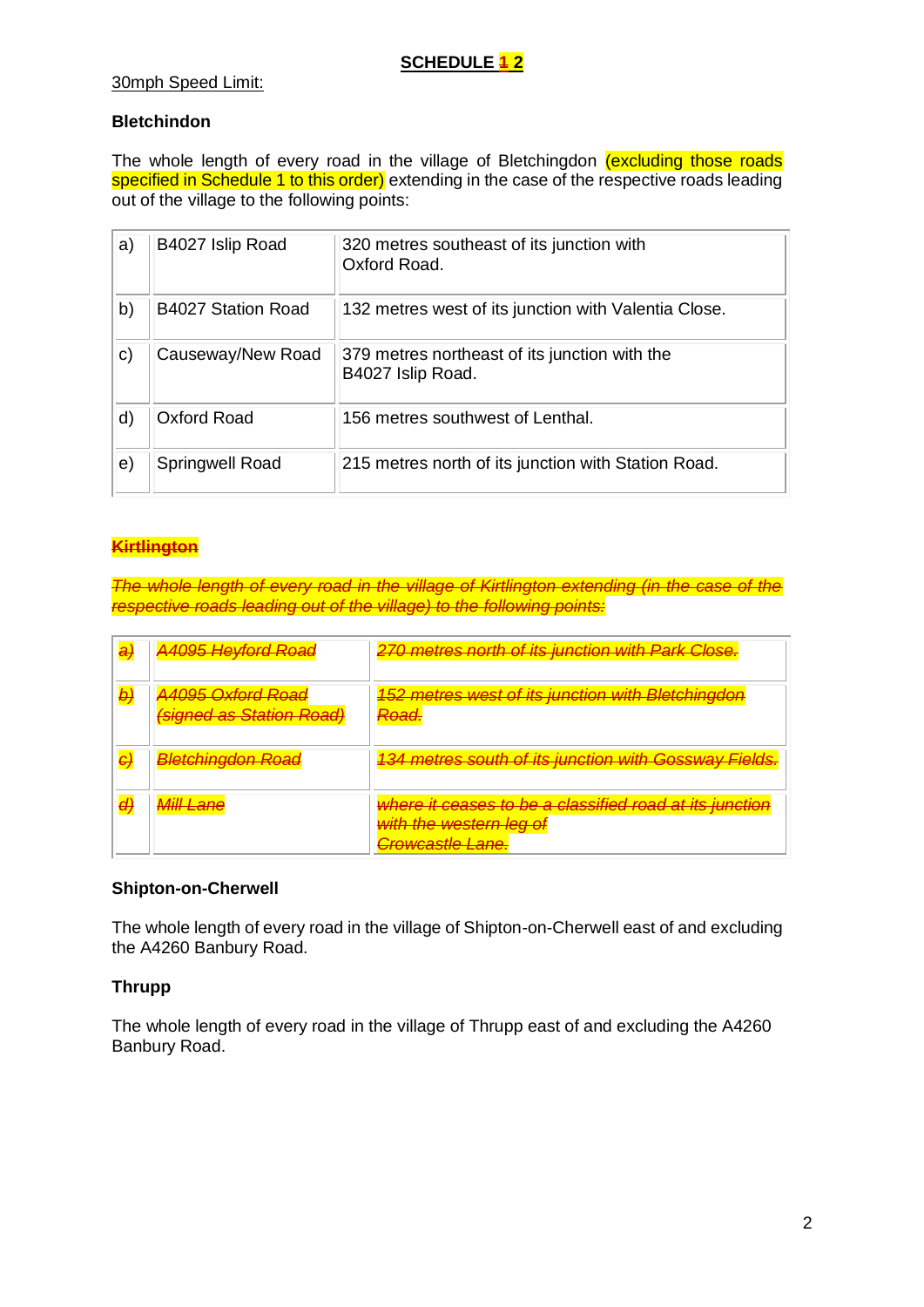# **SCHEDULE 2 3**

### 40mph Speed Limit:

### *Kirtlington*

| a               | <b>A4095 Heyford Road</b>   | from a point 325 metres north of its junction with Park<br><b>Close northwards to its junction with Akeman Street</b><br>(New restriction) |
|-----------------|-----------------------------|--------------------------------------------------------------------------------------------------------------------------------------------|
| $\bm{b}$        | <b>Portway (part A4095)</b> | from its junction with Akeman Street northwards for a<br>distance of 553 metres<br>(New restriction)                                       |
| $\vert C \vert$ | <b>Bletchingdon Road</b>    | from a point 134 metres south of its junction with<br>Gossway Fields, southwards for a distance of 370<br>metres<br>(New restriction)      |

## **Shipton-on-Cherwell & Thrupp and Bletchingdon**

| a)           | A4095 Bunkers Hill            | from a point 298 metres northeast of<br>its junction with the A4260 Banbury<br>Road, north-eastwards | for a distance of<br>345 metres |
|--------------|-------------------------------|------------------------------------------------------------------------------------------------------|---------------------------------|
| b)           | A4095 Lince Lane              | from its junction with the B4027<br><b>Station Road, northeastwards</b>                              | for a distance of<br>366 metres |
| $\mathsf{c}$ | A4095 Station Road,<br>Enslow | from its junction with the A4095 Lince<br>Lane, north-westwards                                      | for a distance of<br>460 metres |

## **SCHEDULE 3 4**

#### 50 mph Speed Limit

## **Bletchingdon**

#### **The B4027 in the Parishes of Bletchingdon and Islip:**

| B4027         | From a point 320 metres southeast | To a point 90 metres           |
|---------------|-----------------------------------|--------------------------------|
| Bletchingdon  | of its junction with Oxford Road, | northwest of its junction with |
| to Islip road | Bletchingdon                      | Conyger Close, partly in the   |
|               |                                   | <sup>1</sup> Parish of Islip.  |

### **The A4095 within the Parishes of Kirtlington, Tackley and Shipton-on-Cherwell & Thrupp:**

| a) | A4095 Lince Lane,<br>Enslow | from a point 152 metres west<br>of its junction with<br>Bletchingdon Road,<br>Kirtlington, south-<br>westwards | to a point 366 metres<br>northeast of its junction<br>with the B4027<br><b>Station Road</b> |
|----|-----------------------------|----------------------------------------------------------------------------------------------------------------|---------------------------------------------------------------------------------------------|
|----|-----------------------------|----------------------------------------------------------------------------------------------------------------|---------------------------------------------------------------------------------------------|